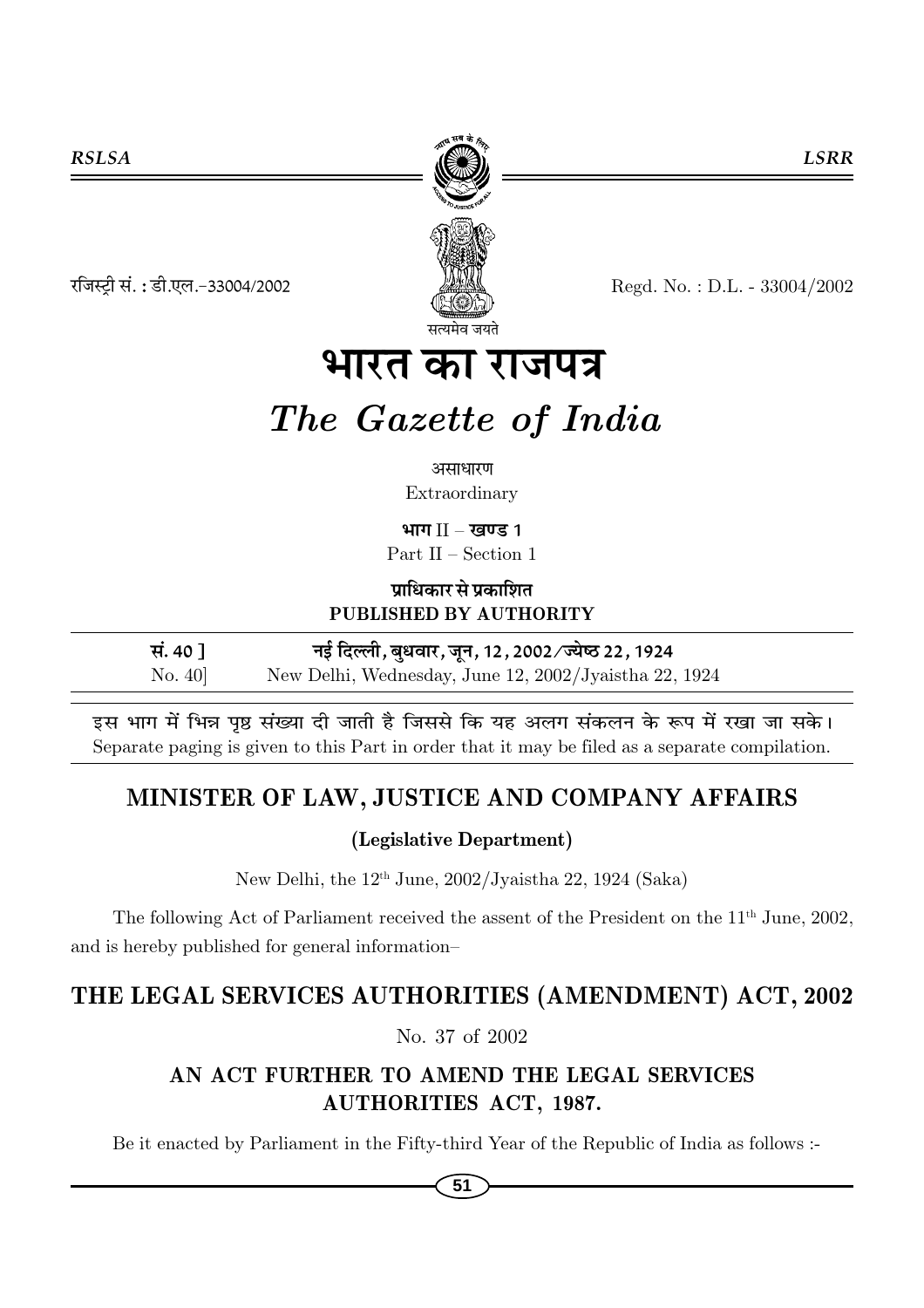

1. This Act may be called the Legal Services Authorities (Amendment) Act, 2002. 39 of the 1987. Short Title.

> 2. In the Legal Services Authorities Act, 1987 (hereinafter referred to as the principal Act), in section 11A, in sub-section (2), in clause (a), for the words "Senior Civil Judge", the words "Senior-most Judicial Officer" shall be substituted. Amendment of Section 11A.

> 3. In Section 22 of the principal Act, for the words "Lok Adalat", wherever they occur, the words "Lok Adalat or Permanent Lok Adalat" shall be substituted. Amendment o f section 22.

> 4. After Chapter VI of the principal Act, the following Chapter shall be inserted, namely :- Insertion of new Chapter

VIA.

#### CHAPTER VIA

#### PRE-LITIGATION CONCILIATION & SETTLEMENT

22A. In this Chapter and for the purposes of sections 22 and 23, unless the context otherwise requires :- Definitions

- (a) "Permanent Lok Adalat" means a Permanent Lok Adalat established under sub-section (1) of section 22B;
- (b) "Public Utility Service" means any–
	- (i) transport service for the carriage of passengers or goods by air, road or water; or
	- (ii) postal, telegraph or telephone service; or
	- (iii) supply of power, light or water to the public by any establishment; or
	- (iv) system of public conservancy or sanitation; or
	- (v) service in hospital or dispensary; or
	- (vi) insurance service,

and includes any service which the Central Government or the State Government, as the case may be, may, in the public interest, by notification, declare to be a public utility service for the purposes of this Chapter.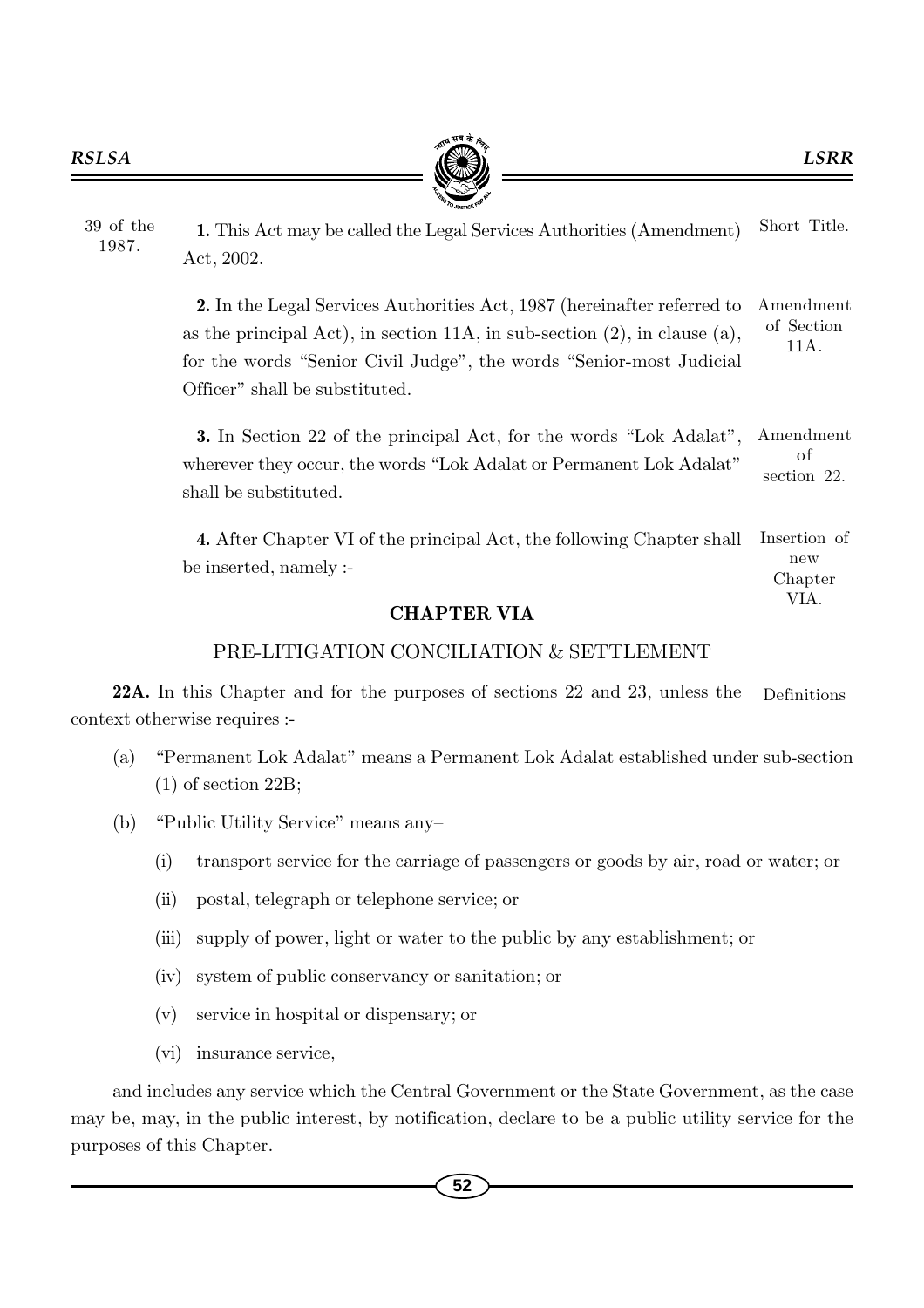

22B. (1) Notwithstanding anything contained in section 19, the Central Authority or, as the case may be, every State Authority shall, by notification, establish Permanent Lok Adalats at such places and for exercising such jurisdiction in respect of one or more public utility services and for such areas as may be specified in the notification. Establishment of Permanent Lok Adalats.

(2) Every Permanent Lok Adalat established for an area notified under sub-section (1) shall consist of –

- (a) a person who is, or has been, a district judge or additional district judge or has held judicial office higher in rank than that of a district judge, shall be the Chairman of the Permanent Lok Adalat; and
- (b) two other persons having adequate experience in public utility service to be nominated by the Central Government or, as the case may be, the State Government on the recommendation of the Central Authority or, as the case may be, the State Authority.

appointed by the Central Authority or, as the case may be, the State Authority, establishing such Permanent Lok Adalat and the other terms and conditions of the appointment of the Chairman and other persons referred to in clause (b) shall be such as may be prescribed by the Central Government.

22C. (1) Any party to a dispute may, before the dispute is brought before any court, make an application to the Permanent Lok Adalat for the settlement of dispute : Cognizance of cases by Permanent Lok Adalat.

> Provided that the Permanent Lok Adalat shall not have jurisdiction in respect of any matter relating to an offence not compoundable under any law :

Provided further that the Permanent Lok Adalat shall also not have jurisdiction in the matter where the value of the property in dispute exceeds ten lakh rupees :

Provided also that the Central Government, may, by notification, increase the limit of ten lakh rupees specified in the second proviso in consultation with the Central Authority.

(2) After an application is made under sub-section (1) to the Permanent Lok Adalat, no party to that application shall invoke jurisdiction of any court in the same dispute.

(3) Where an application is made to a Permanent Lok Adalat under sub-section (1), it–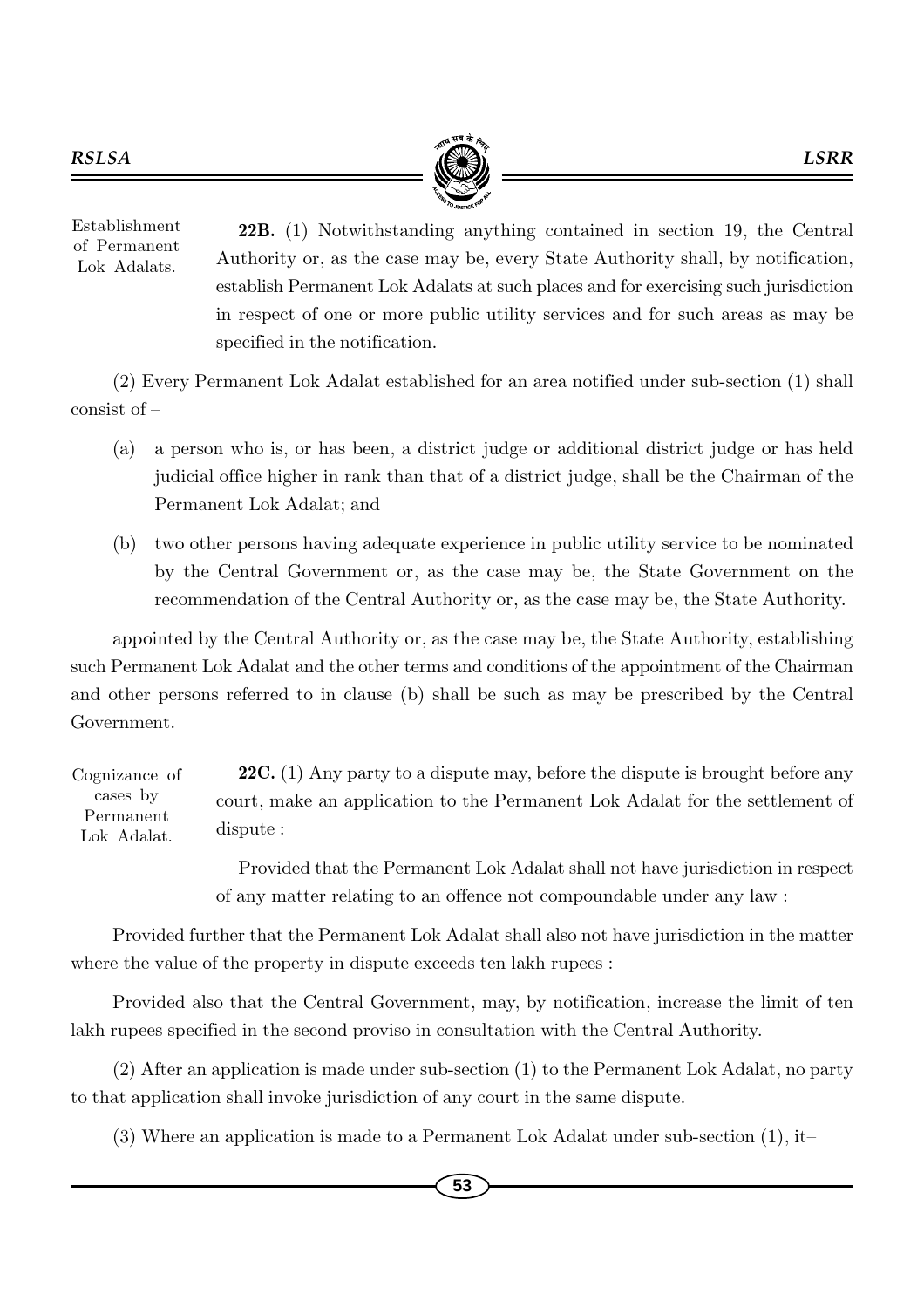

- (a) shall direct each party to the application to file before it a written statement, stating therein the facts and nature of dispute under the application, points or issues in such dispute and grounds relied in support of, or in opposition to, such points or issues, as the case may be, and such party may supplement such statement with any document and other evidence which such party deems appropriate in proof of such facts and grounds and shall send a copy of such statement together with a copy of such document and other evidence, if any, to each of the parties to the application;
- (b) may require any party to the application to file additional statement before it at any stage of the conciliation proceedings;
- (c) shall communicate any document or statement received by it from any party to the application to the other party, to enable such other party to present reply thereto.

(4) When statement, additional statement and reply, if any, have been filed under sub-section (3), to the satisfaction of the Permanent Lok Adalat, it shall conduct conciliation proceedings between the parties to the application in such manner as it thinks appropriate taking into account the circumstances of the disputes.

(5) The Permanent Lok Adalat shall, during conduct of conciliation proceedings under subsection (4), assist the parties in their attempt to reach an amicable settlement of the dispute in an independent and impartial manner.

(6) It shall be the duty of every party to the application to co-operate in good faith with the Permanent Lok Adalat in conciliation of the dispute relating to the application and to comply with the direction of the Permanent Lok Adalat to produce evidence and other related documents before it.

(7) When a Permanent Lok Adalat, in the aforesaid conciliation proceedings, is of opinion that there exist elements of settlement in such proceedings which may be acceptable to the parties, it may formulate the terms of a possible settlement of the dispute and give to the parties concerned for their observations and in case the parties reach at an agreement on the settlement of the dispute, they shall sign the settlement agreement and the Permanent Lok Adalat shall pass an award in terms thereof and furnish a copy of the same to each of the parties concerned.

(8) Where the parties fail to reach at an agreement under sub-section (7), the Permanent Lok Adalat shall, if the dispute does not relate to any offence, decide the dispute.